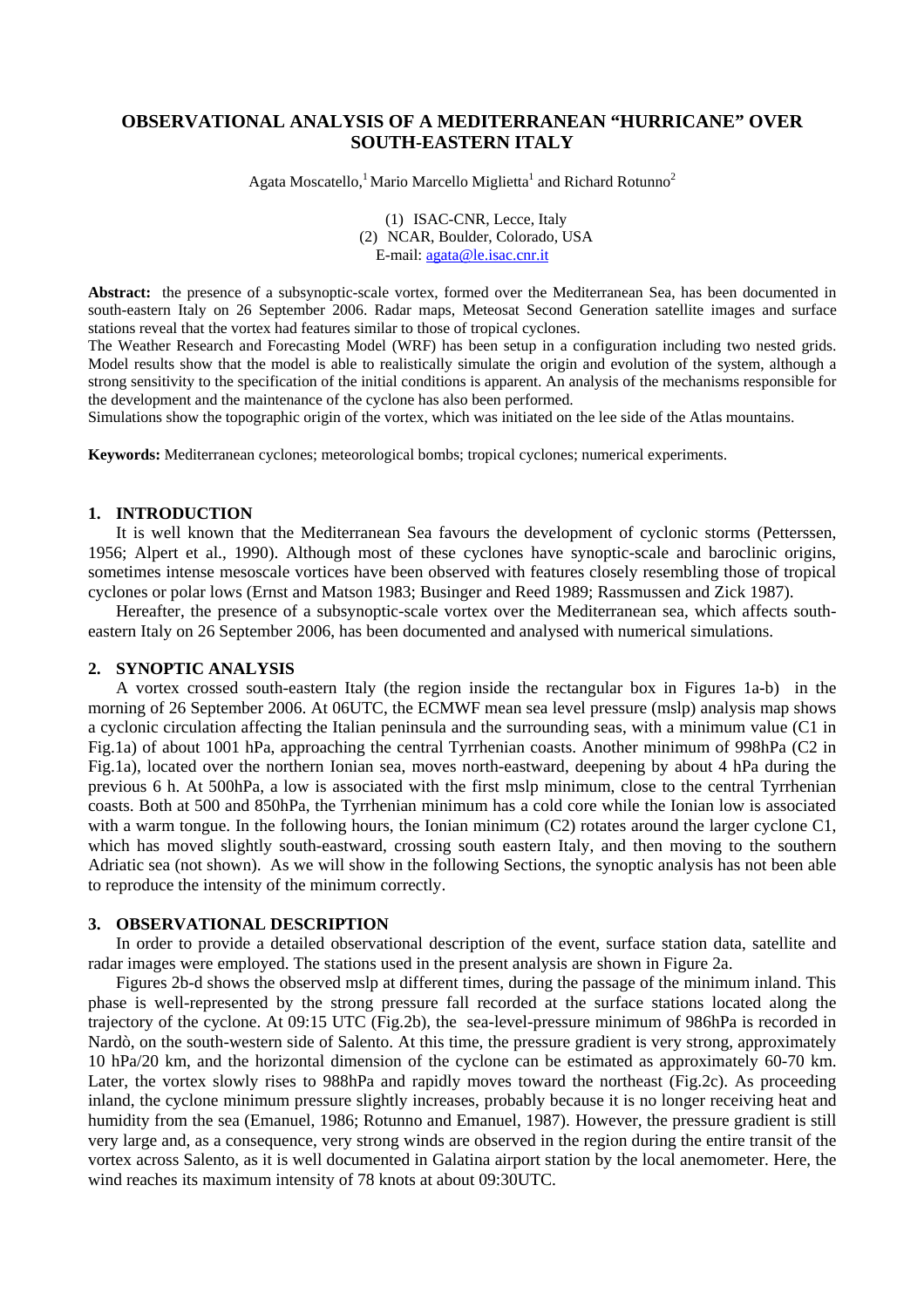

**Figure 1:** ECMWF analysis at 0600UTC, 26 September 2006: mean sea level pressure in hPa (colours), and 850hPa temperature in °C (white contours, c.i.=2°C) (a,); 500hPa geopotential height in m (colours) and 500hPa temperature in  $^{\circ}C$  (white contours, c.i.=1 $^{\circ}C$ ) (b,). C1 and C2 denote respectively the position of the Tyrrhenian pressure minimum and of the minimum over the northern Ionian Sea. The rectangular box delimits the Salento Peninsula of south-eastern Italy.



**Figure 2:** Map of south-eastern Italy showing the position of the 33 surface stations (belonging to SMA Spa), the RADAR sites: Maglie (belonging to SMA SpA) and Bari Palese (belonging to Aerotech Srl), and the Galatina airport station, used for the observational analysis. The names of the stations mentioned in the paper and of the main towns of the region are given (a); mean sea level pressure in hPa (colours) at 09:15UTC (b), 09:45UTC (c), 17:15UTC (d) on 26 September 2006. The isobars are plotted using the GRADS graphical package, which interpolates the local measurements from the 33 surface stations, using the Barnes interpolation technique (Barnes, 1964).



**Figure 3:** Reflectivity maps in dbz from the radar in Bari Palese on 26 September 2006 at 11:10UTC (a); Meteosat Second Generation image at 14:12UTC, 26 September 2006, enlarged over southern Italy (b), the best-estimate of the track of the Mediterranean cyclone between 08:20UTC and 20:00UTC, as reconstructed from the observational data.

In the following hours, it is possible to detect the eye of the cyclone in the radar images provided by the Bari Palese station. The low-pressure centre is now located over the Adriatic Sea and moves north-westward (Fig.3a). During the afternoon, the eye, nearly rotating around the Tyrrhenian minimum, approaches the Gargano promontory, where it is clearly visible in the satellite image at 14:12UTC (Fig. 3b). In the evening,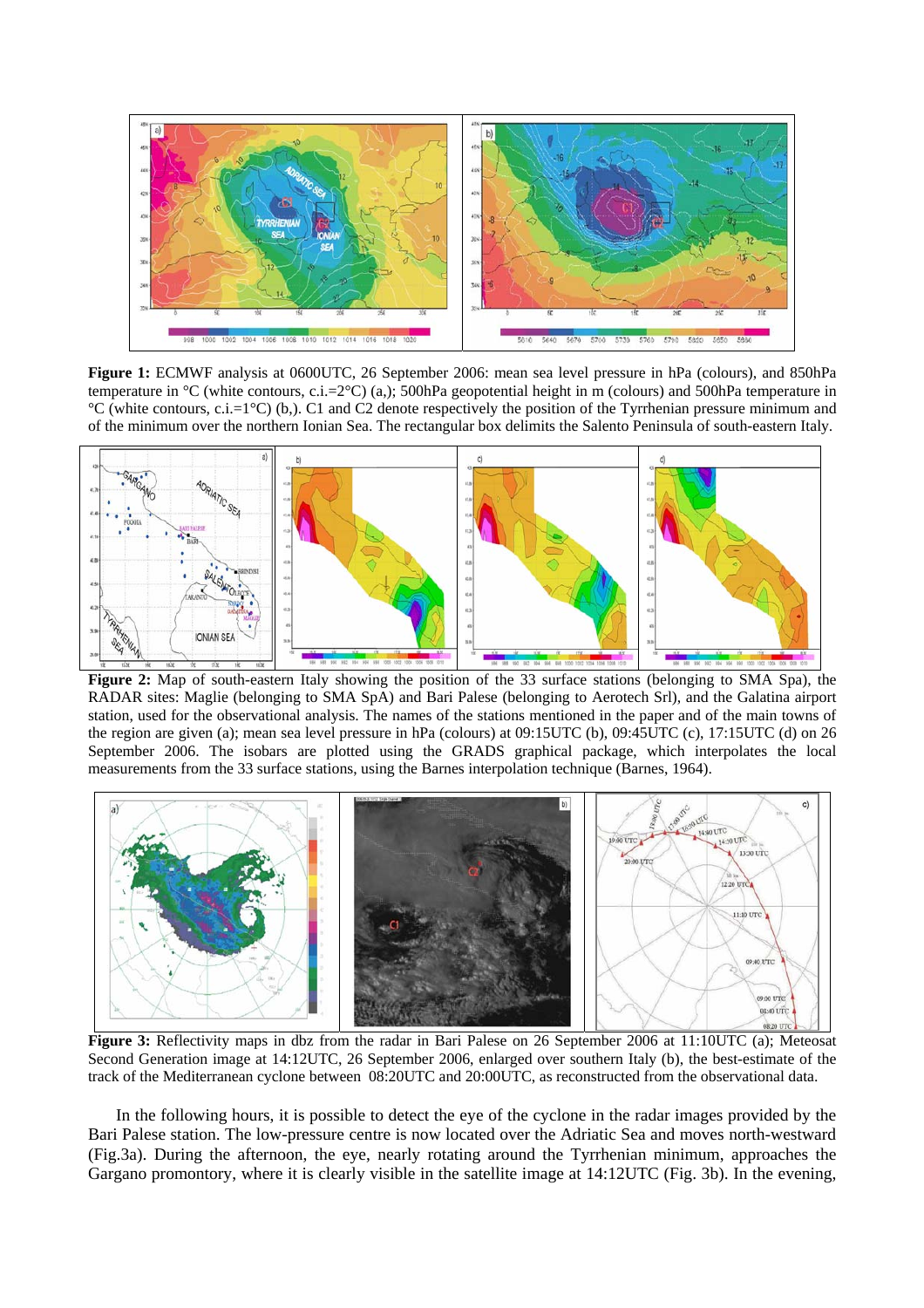the cyclone moves inland and is still very deep, as shown in Fig. 2d, where a low pressure centre of 988hPa is apparent along the Gargano coast at 17:15UTC. Later, the minimum becomes shallower and moves further inland west-south-westward and finally decays during the night of 26 September. The full track of the Mediterranean cyclone is shown in Figure 3c.

# **4. NUMERICAL SIMULATIONS**

In order to further analyse the event, a set of numerical simulations were performed using the Weather Research and Forecasting Model (WRF), version 2.2 (Skamarock et al., 2007). The model has been set up in a configuration including two nested grids. The coarse domain, with a grid resolution of 16km, covers the northern Africa, the central and the western Mediterranean regions. A two-way nesting technique is used to zoom in the nested domain, of 4km grid resolution, covering the south-eastern Italy and the surrounding seas. In the vertical, 31 levels are used for both the grids. The Kain-Fritsch convective parameterization scheme has been activated only for the coarse domain, while the new-Thompson graupel microphysics scheme and the YSU boundary layer scheme are used for both the domains. The sea surface temperature is kept constant during the simulations and is obtained from the NCEP weekly database. Several simulations have been performed, starting from different initial conditions. Although a strong sensitivity to the specification of the initial conditions comes out, model results show that the model is able to realistically simulate the origin and evolution of the system.

Figures 4a and 4b show the results of a 72 hour forecast starting at 00UTC on 24 September 2006, using the 0.5° ECMWF analyses as initial and boundary conditions (the boundary conditions are imposed every six hours).



**Figure 4:** Control run results on the coarse grid: model topography (greyscale shaded areas), mslp at 06 UTC, 25 September 2006 (black contours, c.i.=2hPa), track of the cyclone from 00 UTC, 25 September, to 18UTC, 26 September (black triangles indicate the position of the cyclone every 3 h) (left, a); Control run results on the inner grid: mslp at 07 UTC, 26 September (greyscale shaded areas), track of the cyclone from 06 UTC to 20UTC, 26 September (black triangles indicate the position of the cyclone every hour) (middle, b); Sensitivity run results on the coarse grid: topography (greyscale shaded areas), mslp at 06 UTC, 25 September 2006 (black contours, c.i.=2hPa).

During 24 September, the numerical simulation shows a mslp low of 1008hPa in the lee of the Atlas Mountains, west of Tunisia, in Northern Africa. The pressure minimum forms east of the mountains at 12 UTC, where it remains stationary for the following 12 hours. Afterward, it moves eastward, reaching the Mediterranean sea, east of Tunisia, at 06UTC, 25 September (Fig. 4a). Then, the minimum slowly deepens while it moves over the Mediterranean sea; the track is oriented north-north-eastward in the morning, and north-eastward in the evening (Fig.4a). In the early morning of 26 September, the vortex deepens quickly in the Ionian Sea, reaching a minimum of 993hPa, and moves inland at 07UTC.

Figure 4b provides a zoom of the cyclone track and intensity after its first landfall, as simulated in the inner grid. The minimum value of 989hPa, predicted at 07UTC, is close to the lowest observed pressure value (986 hPa): the observed and simulated trajectories are similar, even if the simulation anticipates the movement of the cyclone inland of a couple of hours; also, the cyclone